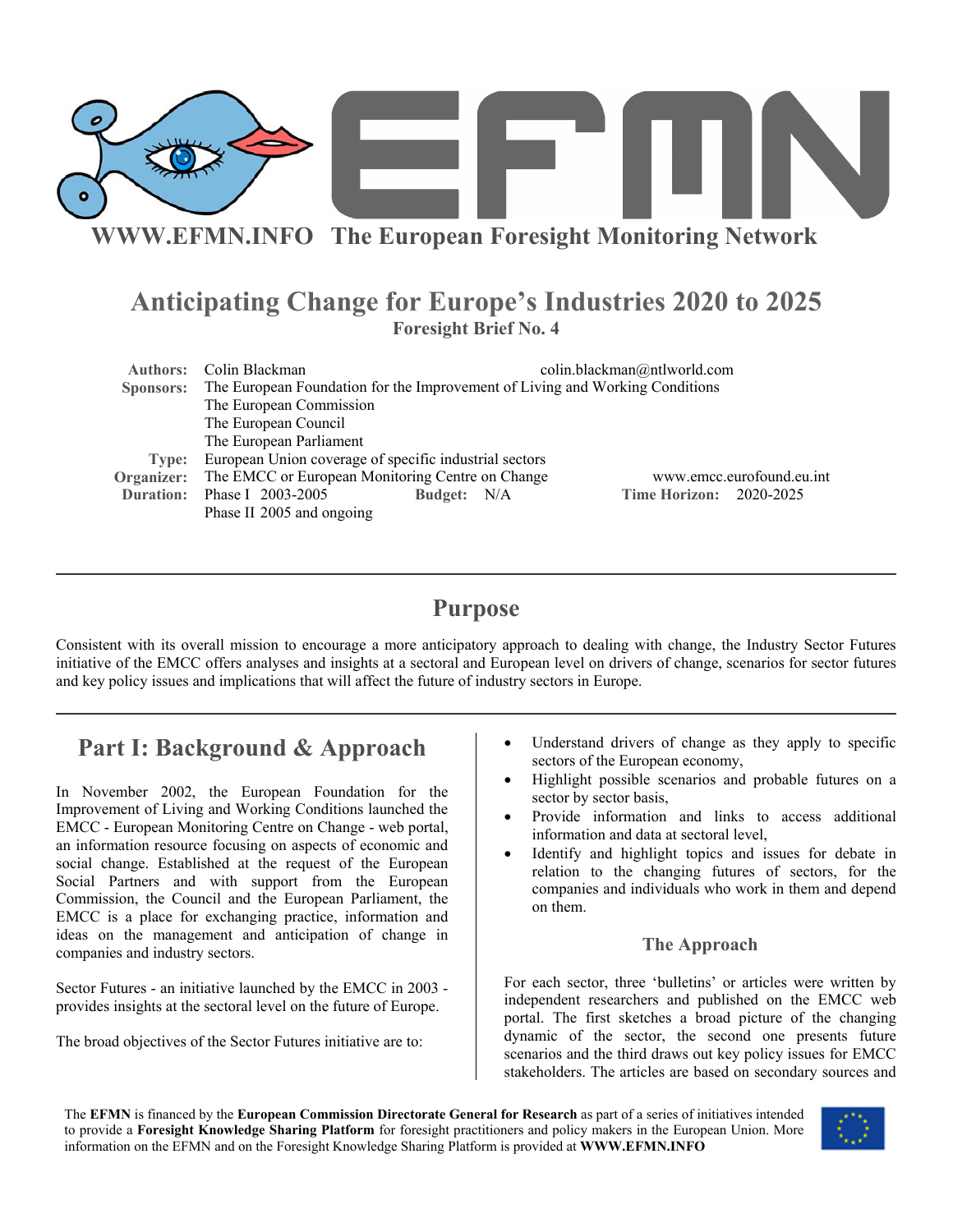include findings from existing foresight studies, scenario work and innovation studies. These are combined with some analysis from the researchers. In its first phase, the project covered the following sectors:

- Information and Communication Technology
- Financial Services
- Health and Social Services
- Publishing and Media
- Automotive
- Textiles and Leather
- Food and Drink Manufacturing
- **Transport**

# **Part II: Drivers of Change and Sectoral Scenarios for Europe**

By the spring 2005 the Sector Futures project of the EMCC had explored the future of eight industry sectors in Europe. The findings for these completed sectors can be summarized as follows.

### **Information and Communication Technology**

The main technological drivers of change in this sector are:

- Miniaturization and new materials,
- The Internet & Wireless
- Convergence of Telecoms, IT and Broadcasting,
- Ubiquitous computing  $&$  ambient intelligence.
- The main economic drivers are the:
	- Falling cost of telecoms,
	- Liberalization of markets, and
	- Regulation.

The Social drivers are:

- Personalization,
- Flexibility, and the
- Digital divide.

Two opposing Future Scenarios have been put forward:

**1 - Stumbling Along**: A world characterized by continuing innovation in ICT at a moderate pace and with moderate levels of social and economic resistance to new technology. Communication costs have not fallen dramatically, and there are continuing problems to do with security, privacy and social inclusion.

**2 - Grave New World**: A kind of 'futuristic dystopia' exists with fantastic technological possibilities but severe social and political problems. There has been a paradigm shift in innovation with convergence between ubiquitous computing, ubiquitous communication and intelligent user interfaces. The divide grows between the wealthy, educated, employed and information rich and the unemployed, uneducated poor underclass.

• Knowledge Intensive Business Services

At the time of writing, the EMCC is planning a second phase of work with the intention of covering:

- Childcare services,
- Hotel and catering,
- Chemicals,
- Performing Arts,
- Defense Industry,
- Biomedical health.

### **Financial Services**

The main drivers of change in the sector are sector restructuring such as the:

- Introduction of the single market,
- Mergers,
- Globalization,
- Niche markets).

IT is driving change via the introduction of

- E-Banking &
- Virtual money.

Social trends such

- Europe's 'pension time bomb' and the
- Role of the state,
- Play an important role and the environment is a driver due to:
	- Climate change.

Three scenarios are envisaged for this sector:

**1 - The 'Surprise-Free' Scenario**: A world where the single market and its common currency, continuing globalization, an extensive use of information technology and new employment opportunities shape the financial services sector.

**2 - The 'Alternative' Scenario**: The Euro has not been universally adopted following its rejection in a number of national referenda.

**3 - The 'What if?' Scenario**: This is characterized by a slow recovery in the stock market, increasing personal and government debt, and the domination of financial markets by derivatives, created an accident waiting to happen. A terrorist attack brings financial meltdown.

#### **Health and Social Services**

The main drivers of change in this sector are:

- Demographic and societal change,
- Rising expectations and consumerism,
- Health Informatics and Telemedicine
- New medical technologies,
- Spiraling costs of health and social services provision.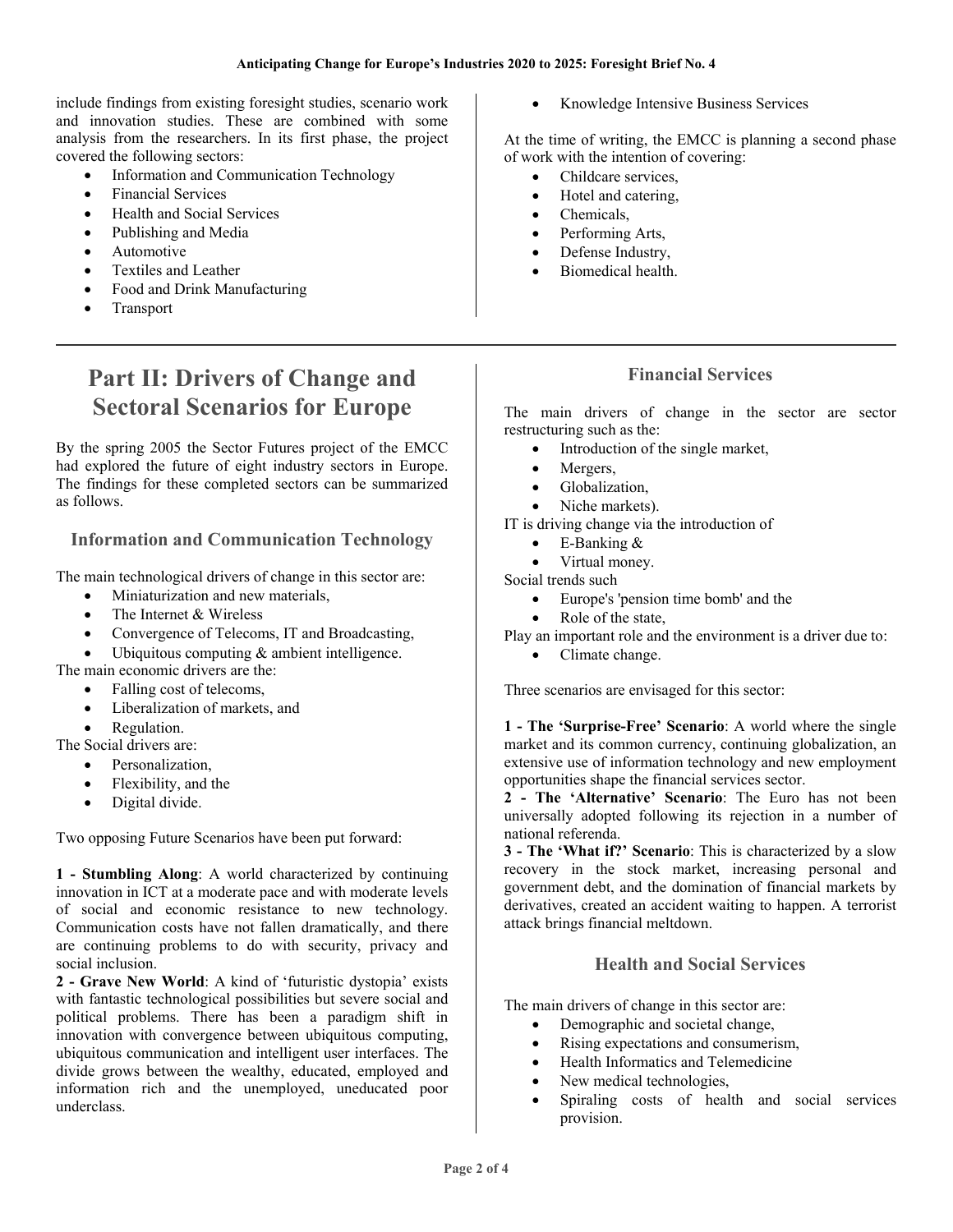The three scenarios for this sector are:

**1 - Best Guesstimate**: A vision in which many of the targets set today are met by 2015-2020. Life expectancy moderately increases, with some of this increase spent in good health. Individualism and consumption are stronger than today but society still holds together.

**2 - Problem Plagued**: Where today's reforms are ineffective and health and social services are in a state of perpetual crisis. Increases in life expectancy are low and are spent in bad health, with the elderly viewed as a burden on society.

**3 – Visionary**: Where life expectancy increases by 10 years, well beyond current projections. This is attributed to people taking more responsibility for their own well-being, as well as the development of new radical technologies, such as tissue engineering and anti-ageing therapies.

#### **Publishing and Media**

The main drivers of change in this sector are economic and political drivers such as:

- Economic health,
- Competition and
- Regulation.

Technological drivers such as

- Digitization and convergence,
- Spectrum abundance,
- Continuing innovation in ICT.

Social and cultural drivers such as

- Personalization,
- Customization,
- Competing for leisure time,
- Global v local.

Two scenarios were put forward:

**1 - From Free to Paid-for Content**: After the bursting of the Internet bubble, there is a more realistic attitude towards financial sustainability. Revenues and profitability are now seen as fundamental to long-term sustainability,

**2 - Great Expectations**: here there are advances in delivery technologies and innovations in content combined with moderate governmental intervention.

#### **Automotive Industry**

The drivers of change are:

- Increasing global vehicle fleet,
- Congestion,
- Changing patterns in vehicle production,
- Impact on the environment,
- Reliance on oil.
- Development of new fuels and
- New materials, safety, navigation.

The future scenarios for this sector area:

**1 - Safe and Sustainable Transport**: A scenario in which technological development by industry linked to good government policy has created a safer and more sustainable transport system. Individual personal transport - the car still plays a major role but is part of a more coordinated system.

**2 - Consumer Revolt**: In which the continuing availability of cheap oil has undermined the attempts of policy makers and manufacturers to promote alternatives to the internal combustion engine.

**3 - The Wild Card Scenario**: Rapid global warming leads to the acceptance of stringent emission reduction targets. Taxes on oil increase, the income being devoted to developing alternative technologies and alternatives to transport.

#### **Textiles and Leather**

The main drivers of change here are international trade relations, organization and structure of the industry, new and emerging technologies, human resources and the enforcement of international rules and conventions.

Although no scenarios were available for this sector the standard forecast approach was employed. Developer by the IAF - Institute for Alternative Futures drivers are analyzed to deduce alternative futures according to three distinctive patterns of development:

- An Alpha Outlook representing 'business as usual', a
- Beta Outlook that considers in particular some of the many things that could 'go wrong', and a
- Delta Outlook that considering potential changes in direction.

### **Food and Drink Manufacturing**

The main drivers of change include economic trends such as:

- Globalization and Regionalization,
- Competition and Consolidation,
- A desire for cheap food,
- Engel's Law &
- New delivery methods.
- Technological drivers include:
	- Novel foods.
	- GMOs  $&$
	- ICT.

Demographic and social change drivers through:

- Population dynamics,
- Market segmentation and
- Dashboard dining.

Safety and environmental trends that affect this industry include:

- Food safety,
- Sustainable development,
- Green procurement.
- Diet, nutrition and consumer demand.

The three scenarios that emerge are as follows: